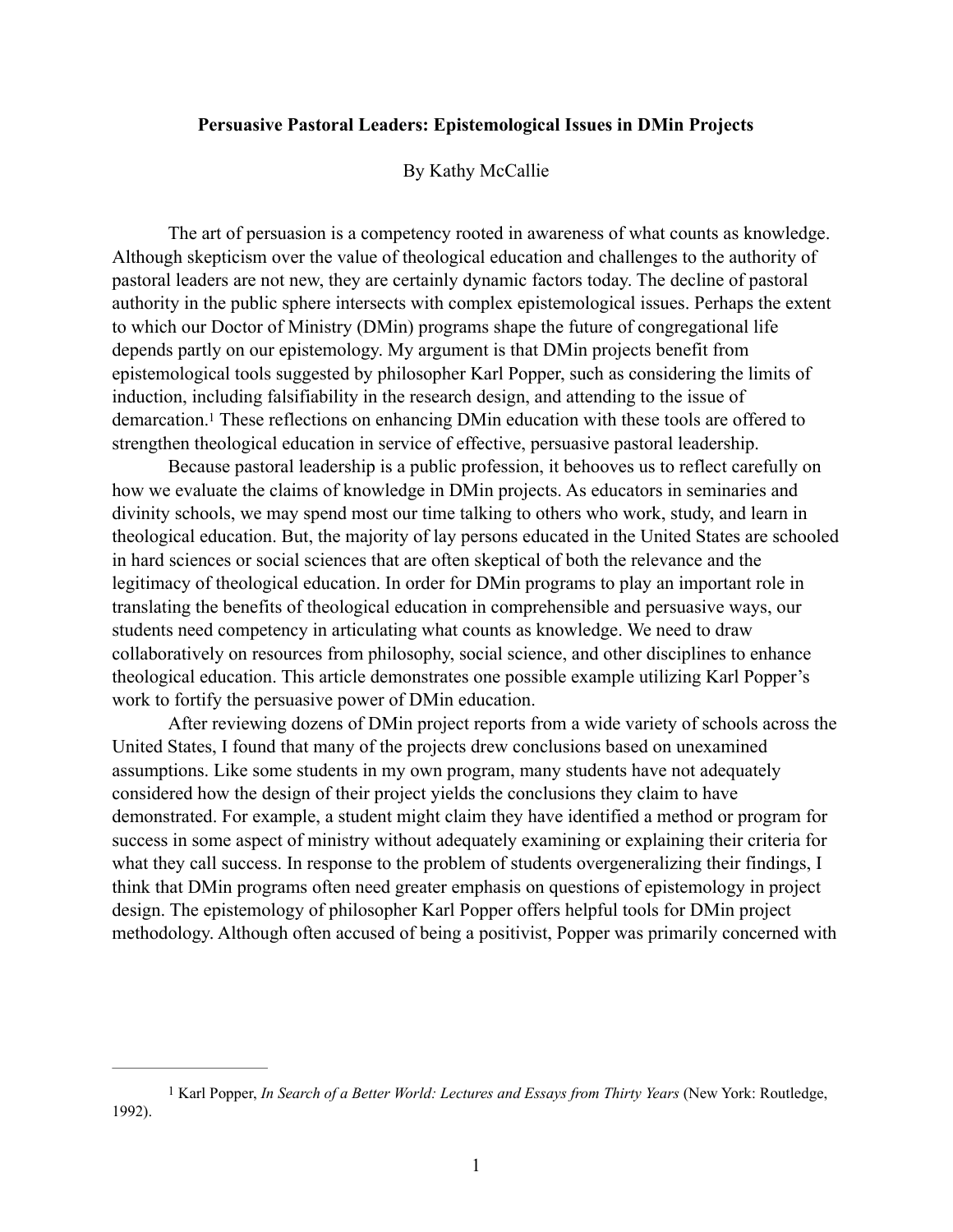<span id="page-1-3"></span><span id="page-1-2"></span>defendingagainst relativism.<sup>[2](#page-1-0)</sup> For example, Karl Popper wrestled with two problems of the theory of knowledge: the problem of induction and the problem of demarcation.[3](#page-1-1)

Popper's insights about the problem of induction are helpful in methodology for DMin project design. Students need to consider the limits of induction when planning how their anticipated conclusions will result from their methods. Induction is the movement from particular observations to a universal claim. For example, a student might begin with a hunch based on observation such as: All growing churches have websites. The student might then observe 100 growing churches and discover that each of them had a website. Then the student might argue that if a church wants to grow, it needs a website. Does this mean that the student has actually added to the fund of knowledge about ministry? Regardless of how creative or dogmatic the student is in asserting that she has discovered that all growing churches have websites, she has not. This would be an example of overgeneralizing from the evidence, and would illustrate the problem of claiming to have established a truth by failing to understand the problem of induction.

Following Hume, Popper noted that causality can never be observed. We observe constant conjunction of certain phenomena, and we assume the future will be like the past. We observe the church creating a website and the congregation growing. But, we can't observe the causal connection between these two things. A causal connection is a theory that can never be empirically verified. This has significance for DMin research because students need to understand the limits of knowledge when they try to theorize from their experience as pastors or researchers. Their projects should have relevance beyond their own particular location. But, students should take care not to overgeneralize the results of their study. Understanding the limits of induction requires that we be circumspect about suggesting that we have generated transferable knowledge. We are more persuasive when we do not overreach claims about the exact causal connections, despite the pressure to generate formulaic methods for successful ministry.

Ironically, the best way to add to the fund of knowledge about ministry may be to prove that a theory is false. If I observe even one growing church that does not have a website, I can reasonably say: I have discovered that I was wrong, not all growing churches have websites. Although this example sounds trivial, it illustrates the tendency of many projects to overgeneralize conclusions and overlook additional variables that should be considered. For this reason, Popper claimed that the best way to expand knowledge is to use the tool of falsifiability. Use intuition and observation to explore a problem, then come up with a bold, imaginative theory, and then test that theory. For instance, a student may think that attending Interim Ministry Training leads to longer pastoral service. The student can document numerous cases where this seems to be evident. Still, the student can't prove it is true.

<span id="page-1-0"></span>Popper denied being a positivist. He was interested in "the objectively critical rational grounds for [2](#page-1-2) preferring one theory to another, in the search for truth." Popper, 7.

<span id="page-1-1"></span>[<sup>3</sup>](#page-1-3) Popper, *In Search of a Better World: Lectures and Essays from Thirty Years.*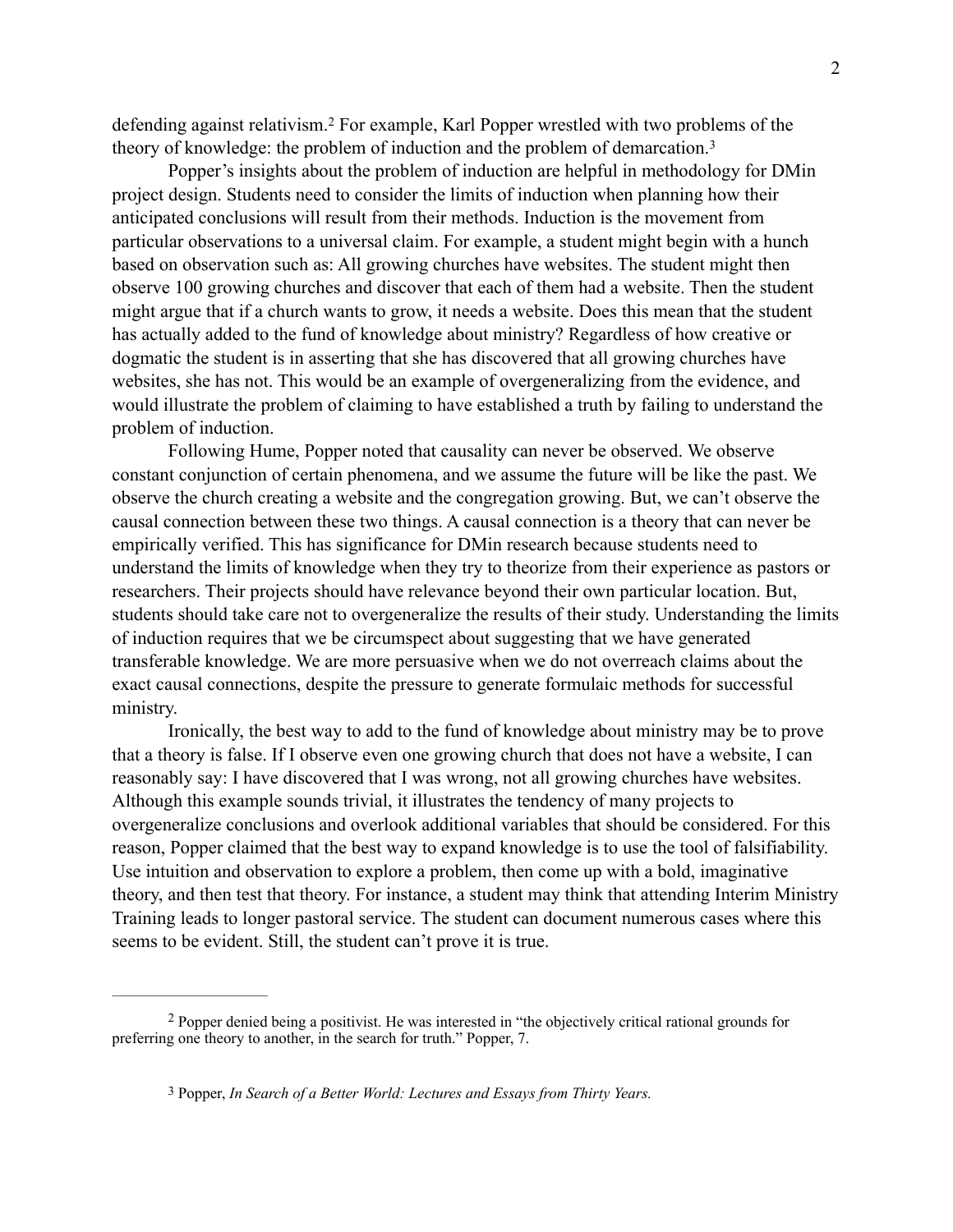<span id="page-2-1"></span>We need to recognize the limits that preclude the ability to completely prove our theories. However,our theories can be falsified by one counter example.<sup>[4](#page-2-0)</sup> If students can find one empirical observation that runs counter to the theory, then they are able to demonstrate that the theory is false. If I can find one case where Interim Ministry Training did not lead to longer pastoral service, I have discovered that my theory was false. Of course, I can modify my theory to draw more humble conclusions. It could still be persuasive to argue that often Interim Ministry Training leads to longer pastoral service, and this deserves further study. Therefore, most DMin projects will make a greater contribution by showing that certain theories are false rather than by seeking to demonstrate conclusively that their theory is true. I have found that students need reassurance that their projects can be successful and their ability to earn the doctorate is not in jeopardy even if the conclusion of the project does not generate the results they had theorized. When students over-generalize, they are less respectable conversation partners and lose credibility. One corrective is to use the tool of falsifiability. In addition to recommending falsifiability as an antidote to the problem of induction, Karl Popper explores a second epistemological problem.

The problem of demarcation concerns the issue of drawing a distinction between questions of fact and questions of value. Sometimes this division is described as a distinction between empirical claims that can be tested through sensory experience or observation versus normative claims that cannot be verified or falsified empirically. This is also a demarcation between what Popper called science versus other types of knowledge. This distinction is crucial for any research methodology. To illustrate this problem, consider how popular books proposing the latest techniques and programs for church growth, leadership, or successful ministry often claim to expand knowledge about best practices without evidence to substantiate these claims. When evidence is offered, it often mixes empirical and normative claims. Over-generalizing and universalizing conclusions without adequate supporting evidence is common. Unfortunately, this popular style of writing about church growth is often the model familiar to pastors and congregations. So, when it comes time to write a DMin project, these are the types of studies that often influence DMin students. If theological education is to have persuasive power in both the realms of church and society, DMin students must uncover, examine, and take responsibility for their normative assumptions.

For example, a DMin student's project might include designing and implementing a series of workshops to help youth develop skills for leading successful fund-raisers. The student might create and lead the workshops. The youth who participated might report that they were more successful and comfortable leading fund-raisers after participating. Therefore, the student might conclude that they can share a successful method for leading fund-raisers in youth ministry programs. The tool of demarcation could strengthen the project by asking the student to consider carefully questions such as: which of your conclusions can be confirmed with evidence that anyone could observe? More importantly, what normative claims are embedded in the model? Consider what you mean by a "successful fund-raiser." If the youth raise lots of money selling plastic junk nobody really needs and that has a negative impact on the environment, is that still a

<span id="page-2-0"></span>[<sup>4</sup>](#page-2-1) Karl Popper, *Two Fundamental Problems of the Theory of Knowledge* (New York: Routledge, 2009), 9.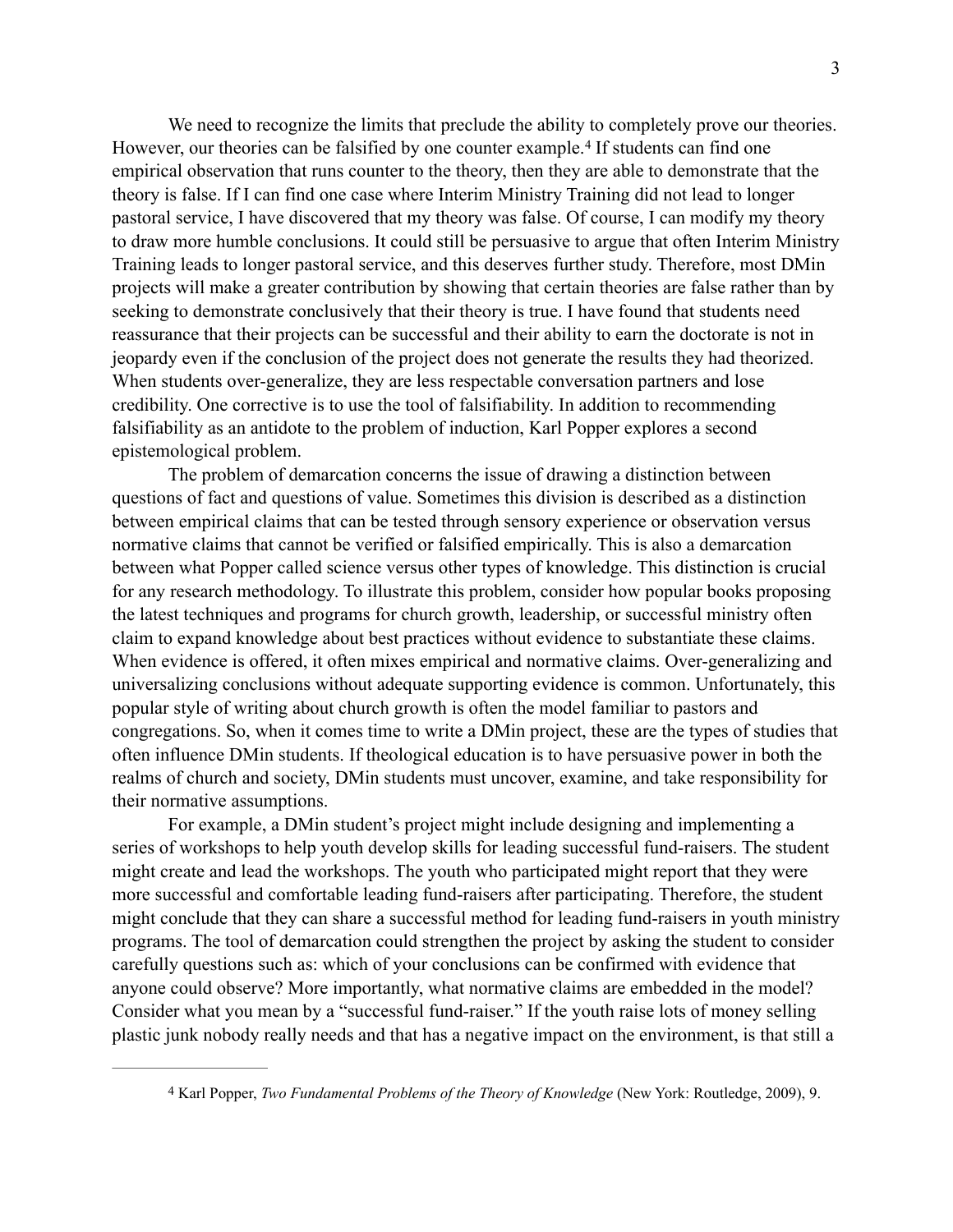success? Demarcation requires that we sort out different types of conclusions. First, the student might consider whether or not there is a change at all as a result of the workshop. Since the student will remember the limits of induction and dynamic of falsifiability, the student will be circumspect without overgeneralizing claims about any change being caused by the workshops as opposed to other variables. Second, the student will consider and explain the criteria used in determining whether or not any change is actually progress.

 These epistemological tools highlight significant issues related to the ways that project research design builds in assessment or evaluation of the project. The following example is typical of DMin projects from other schools as well as our own program. After completion of the project report, DMin students are asked how they evaluated their act of ministry. One student explained that he conducted a short survey asking youth in his congregation if they were more comfortable leading fund-raisers after they participated in the workshops he led. He discovered that most youth reported feeling more successful as fund-raisers after participating in the workshops. This assessment design fails to take into account the researcher distortion and power/ authority issues of clergy dual relationships. People tend to give the response they think you want, especially if you are their pastor. The methods for evaluating the project should genuinely provide many opportunities for participants to contest or critique the project. Students may be afraid that they won't successfully complete the degree unless they get positive results, meaning affirmation of the assumptions they began with. But, students need to understand that discovering that some effort does not work can be a great success.

<span id="page-3-2"></span> I am incorporating more teaching about Karl Popper's epistemological tools in the research methodology courses in our DMin curriculum in hopes of improving outcomes for our project reports. Even a cursory reading of the Association of Theological Schools (ATS) degree program standards shows an expectation that DMin programs will expand a base of knowledge. "New knowledge about the practice of ministry" is listed as one of the primary goals of the program that an institution should adopt[.](#page-3-0)<sup>[5](#page-3-0)</sup> DMin students are expected to write a project report or thesis that will have value to others. The project should have "potential for application in other contextsof ministry."<sup>[6](#page-3-1)</sup> In order to theorize or theologize about her ministerial experience, a pastor must specify the ways her learning can benefit others. This requires reflection on the theory of knowledge and its relationship to public claims about what we can know. Is the fund of knowledge about ministerial leadership increasing or not? I suspect that some of the best DMin projects do expand knowledge of the practice of ministry (as ATS standards suggest), but perhaps not in ways that are easily transferable to other ministry settings.

<span id="page-3-3"></span> As we consider the future of DMin education, these epistemological questions are worth pondering. Do we know any more about the practice of ministry now than we did in ancient times? I suspect we do not have more knowledge with persuasive power regarding best practices

<span id="page-3-0"></span>ATS Degree Program Standards E.2.1.4. Accessed 9/12/15. [https://www.ats.edu/uploads/accrediting/](https://www.ats.edu/uploads/accrediting/documents/degree-program-standards.pdf) [5](#page-3-2) [documents/degree-program-standards.pdf](https://www.ats.edu/uploads/accrediting/documents/degree-program-standards.pdf) 

<span id="page-3-1"></span>[<sup>6</sup>](#page-3-3) ATS Degree Program Standards E.2.4. Accessed 9/12/15. [https://www.ats.edu/uploads/accrediting/](https://www.ats.edu/uploads/accrediting/documents/degree-program-standards.pdf) [documents/degree-program-standards.pdf](https://www.ats.edu/uploads/accrediting/documents/degree-program-standards.pdf)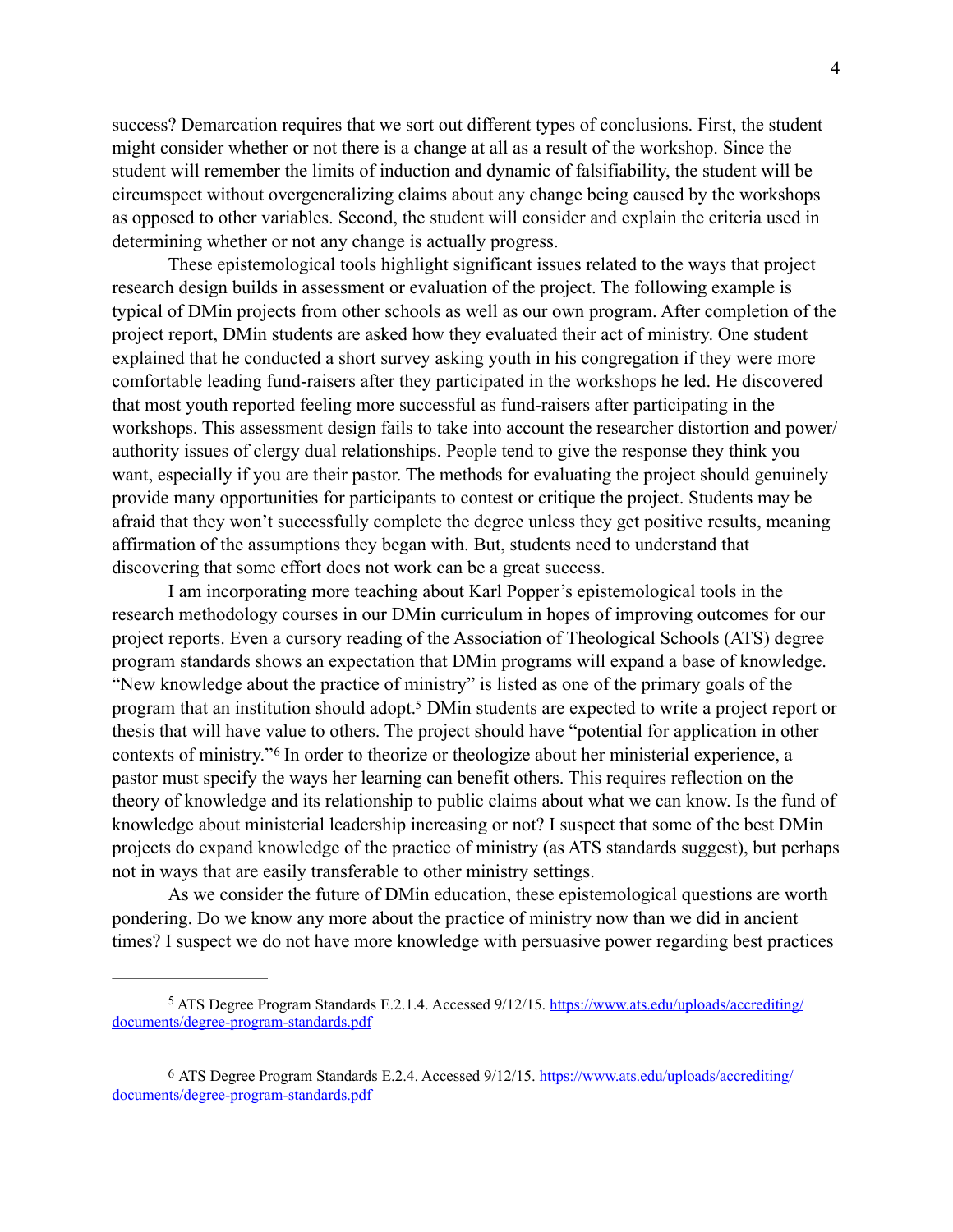for ministry now than we did in any previous period of history. Perhaps we do have an expanding pool of knowledge about false or destructive forms of ministry, although that question invites conversation. However, at the same time, if I ask myself whether or not I know more about the practice of ministry now than I did in 1984 when I was a seminary student, I would answer yes, I do. So, maybe knowledge about the practice of ministry is more like an art than like a science with a pool of shared knowledge. For example, when a scientist says, "I discovered a new virus never documented before," that scientist has an expectation that others will now be able to see the virus, too. However, when a dancer says, "I was able to execute a leap that I had never accomplished before," we don't expect that this helps others achieve that move. If ministry is more like an art than a science, then what does it mean to add to the fund of knowledge about the practice of ministry?

 Discovering what we don't know can lead to authenticity and improved pastoral leadership. Some of the most useful and effective DMin projects may be those that result in increased self-awareness of the limits of knowledge, resulting in increased humility. The dogmatic, doctrinaire arrogance of some pastoral leaders is often a characteristic that repels rather than persuades. Some of our most intelligent neighbors would be more likely to find affinity in congregations if pastors were more circumspect in their methods and claims about what they know. True openness to shared learning, ecumenical collaboration, and humility about theological claims could be the fruit of pastoral learning based on greater attention to epistemological issues. In other words, unmasking our presuppositions, identifying the limitations of our knowledge, and discovering that we were wrong about our theory can improve both our pastoral ministry and our DMin programs.